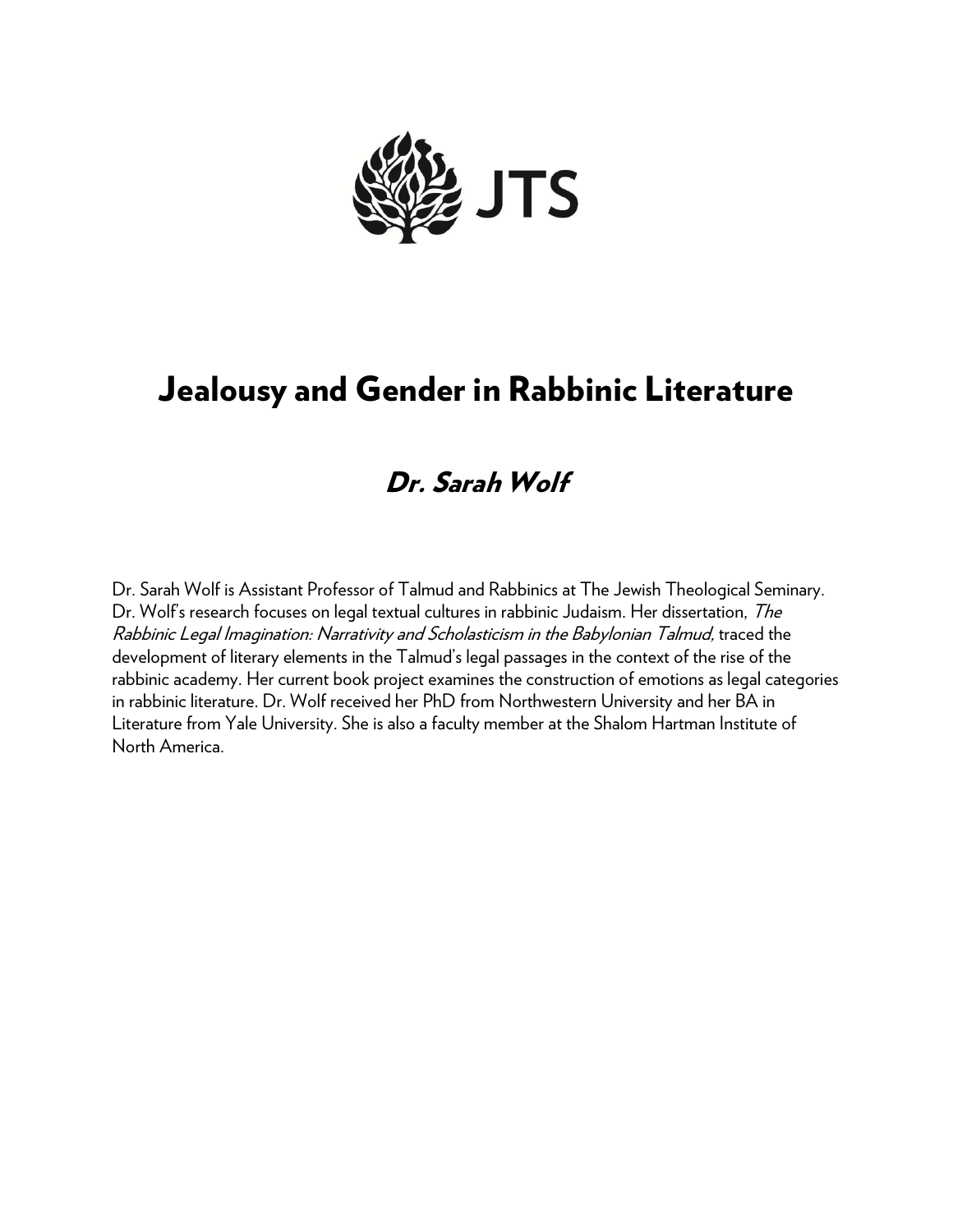#### **1. Numbers 5:11-31**

God spoke to Moses, saying: Speak to the Israelite people and say to them: If any man's wife has gone astray and broken faith with him in that a man has had carnal relations with her unbeknown to her husband, and she keeps secret the fact that she has defiled herself without being forced, and there is no witness against her— **but a fit of jealousy comes over him and he is wrought up about the wife who has defiled herself; or if a fit of jealousy comes over one and he is wrought up about his wife although she has not defiled herself—** the man shall bring his wife to the priest. And he shall bring as an offering for her onetenth of an ephah of barley flour. No oil shall be poured upon it and no frankincense shall be laid on it, **for it is a meal offering of jealousy, a meal offering of remembrance which recalls wrongdoing.** The priest shall bring her forward and have her stand before God. The priest shall take sacral water in an earthen vessel and, taking some of the earth that is on the floor of the Tabernacle, the priest shall put it into the water. After he has made the woman stand before God, the priest shall bare the woman's head and place upon her hands the meal offering of remembrance, **which is a meal offering of jealousy**. And in the priest's hands shall be the water of bitterness that induces the spell. The priest shall adjure the woman, saying to her, "If no man has lain with you, if you have not gone astray in defilement while married to your husband, be immune to harm from this water of bitterness that induces the spell. But if you have gone astray while married to your husband and have defiled yourself, if a man other than your husband has had carnal relations with you"— here the priest shall administer the curse of adjuration to the woman, as the priest goes on to say to the woman— "may God make you a curse and an imprecation among your people, as God causes your thigh to sag and your belly to distend; may this water that induces the spell enter your body, causing the belly to distend and the thigh to sag." And the woman shall say, "Amen, amen!" The priest shall put these curses down in writing and rub it off into the water of bitterness. He is to make the woman drink the water of bitterness that induces the spell, so that the spell-inducing water may enter into her to bring on bitterness. Then the priest shall take from the

וַיְדַ בֵּ ר יְהוָה, אֶ ל- מֹשֶׁ ה לֵּאמֹר . דַּ בֵּ ר אֱל-בְּנֵי יִשְׂרָאֱל, וְאֲמַרְתַּ אֲ לֵהֶ ם: אִ ישׁ אִ ישׁ כִּ י-תִ שְׂ טֶ ה ּ אִשְׁתּוֹ, וּמַעֲלָה בוֹ מָעַל . וְשָׁכַב אִיש ֿאֹתַהּ, שִׁכְבַת-זֶרַע, וְנֵעְלַם מֵעֵינֵי אִ ישָׁ הּ, וְ נִסְ תְּ רָ ה וְ הִ יא נִטְ מָ אָ ה; וְ עֵ ד אֵ ין בָּ הּ, וְ הִ וא ל ֹא נִתְ פָּשָׂ ה . וְ עָ בַ ר עָלָיו רוּחַ-קִנְאַה וְקִנֵּא אֱת-אִשְׁתּוֹ, ֿ -וְהָוא נִטְמַאַה ; אוֹ-עַבַר עַלַיו רוּחַ קִנְאַה וְקִנֵּא אֱת-אִשְׁתּוֹ, וְהִיא לֹא , נְטָמַאַה . וְהֵבִיא הַאִישׁ אֱת-אִשָּׁתּוֹ אֶל-הַכֹּהֶן, וְהֶבִיא אֶת-קַרְבַּנַהּ עַלֶיהַ, ֿ - אֲשִׂירִת הַאֵיפָה קֶמַח שְׂעֹרִים יִצֹק עַלָיו שֶׁמֶן, וְלֹא-יִתֵּן עַלַיו לְבֹנַה-ַ כְּי-מִנְחַת קְנָאֹת הוּא ,מִנְחַת זִכָּרוֹן-<br>מַזְכֵּרֶת עַוֹן . וְהִקְרִיב אֹתַהּ, הַכֹּהֵן ; וְהֶעֱמְדָהּ, לִפְגֵי יִהוָה . וְלָקַח הַכֹּהֵן -מַיִם קְדֹשִׁים, בִּכְלִי-חָרֵשׂ ;וּמִן יהֶעָפָר, אֲשֶׁר יִהְיֶה בְּקַרְקַע הַמִּשְׁכָּן,<br>יִקֵּח הַכֹּהֵן ,וְנַתַן אֵל-הַמֲּיִם ֿוְהֵעֱמִיד הַכֹּהֵן אֱת-הַאִשָּׁה, לִפְנֵי יְהוַה, וּפַרַע אֱת-רֹאשׁ הַאִשָּׁה, וְנַתַן ַ עַל-כַּפֵּיהָ אֵת מִנְחַת הַזִּכָּרוֹן מִנְחַת קְנַאֹת הָוא ; וּבְיַד הַכֹּהֵן יִהְיוּ, מֵי ּ הַמַּרִים הַמְאַרְרִים . וְהָשְׁבִּיעַ אֹתַהּ ְ הַכֹּהֵן, וְאֲמַר אֱל-הַאִשָּׁה אִם-לֹא ְשֵׁכַב אִישׁ אֹתָדְּ, וְאִם-לֹא שַׂטִית ְטְמְאֲה, תַּחַת אִישֵׁדִּ--הִנַּקִי, מִמֵּי הַ מָּ רִ ים הַ מְ אָ רְ רִ ים הָ אֵ לֶּה . וְ אַ תְּ , כִּ י : שַׂטִית תַּחַת אִישֵׁדְּ--וְכִי נִטְמֵאת וַיִּתֵּ ן אִ ישׁ בָּ � אֶ ת-שְׁ כָבְ תּוֹ, מִ בַּ לְעֲדֵ י אִ ישֵׁ � .וְ הִ שְׁ בִּ יעַ הַ כֹּהֵ ן אֶ ת-הָ אִ שָּׁ ה, ,בִּשְׁבְעַת הָאָלָה ,וְאָמַר הַכֹּהֵן לָאִשָּׁה יְתֵּן יְהוַה אוֹתַדְּ לְאֲלָה וְלִשְׁבַעֲה בִּתוֹדְ עַמֵּדְ--בִּתֵת יְהוָה אֵת-יִרֵכֵדְ ֹנֹפֶלֶת, וְאֵת-בִּטְנֵךְ צָבָה .וּבָאוּ הַמַּיִּם הַמְאַרְרִים הַאֱלֶה, בִּמֶעֲיִךָּ, לַצְבּוֹת ֶבֶּטֶן, וְלַנְפָּל יַרֵךְ ; וְאֲמְרַה הַאִשֶּׁה, ּ אָמֵן אָמֵן . וְכָתַב אֵת-הָאָלֹת הָאֵלֶּה, ּהַכֹּהֶן--בַּסֶּפֶר; וּמַחַה, אֱל-מֵי הַ מָּ רִ ים .וְ הִ שְׁ קָ ה, אֶ ת-הָ אִ שָּׁ ה, אֶ ת- מֵ י הַ מָּ רִ ים, הַ מְ אָ רְ רִ ים; וּבָ אוּ בָ הּ הַ מַּ יִם הַ מְ אָ רְ רִ ים, לְמָ רִ ים . וְ לָקַ ח הַכֹּהֵן מִיּד הָאִשָּׁה, אִת מִנְחִת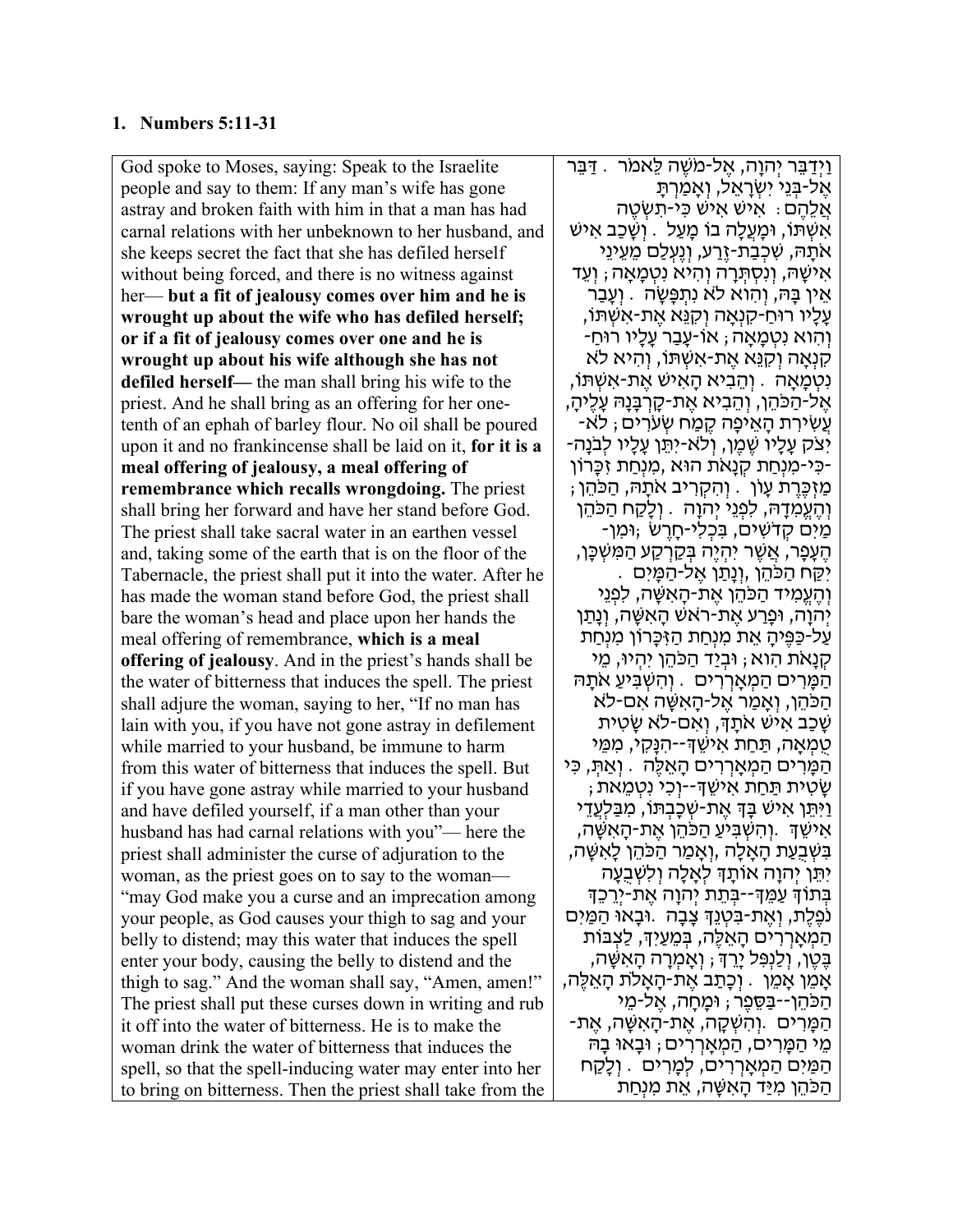woman's hand **the meal offering of jealousy**, elevate the meal offering before God, and present it on the altar. The priest shall scoop out of the meal offering a token part of it and turn it into smoke on the altar. Last, he shall make the woman drink the water. Once he has made her drink the water—if she has defiled herself by breaking faith with her husband, the spell-inducing water shall enter into her to bring on bitterness, so that her belly shall distend and her thigh shall sag; and the woman shall become a curse among her people. But if the woman has not defiled herself and is pure, she shall be unharmed and able to retain seed. **This is the ritual in cases of jealousy, when a woman goes astray while married to her husband and defiles herself, or when a fit of jealousy comes over a man and he is wrought up over his wife**: the woman shall be made to stand before God and the priest shall carry out all this ritual with her. The man shall be clear of guilt; but that woman shall suffer for her guilt.

(Translation adapted from JPS)

ּהַקְּנָאֹת ;וְהֵנִיף אֶת-הַמִּנְחָה לִפְנֵי<br>יִהְוַה, וְהִקְרִיב אֹתַהּ אֵל-הַמִּזְבֵּחַ וְ קָ מַ ץ הַ כֹּהֵ ן מִ ן- הַ מִּ נְחָ ה אֶ ת- אַזְכָּרָתָהּ, וְהִקְטִיר הַמִּזְבֵּחָה ; וְאַחַר<br>יַשְׁקֶה אֶת-הַאִשָּׁה, אֲת-הַמֵּיִם ּ וְהָשְׁקָהּ אֱת-הַמַּיִם, וְהָיִתָה אִם-נִטְמְאַה וַתְּמְעֹל מַעַל בְּאִישַּׁהּ--וּבַאוּ ָבָהּ הַמַּיִם הַמְאֲרְרִים לְמַרִים , וְ צָבְתָה בְטָנָהּ וְנָפְלָה יְרֵכָהּ; וְהָיְתָה ֿהָאִשָּׁה לְאַלָה ,בְּקֶרֶב עַמַּהּ .וְאִם-לֹא נִטְ מְ אָ ה הָ אִ שָּׁ ה, וּטְ הֹרָ ה הִ וא-- וְ נִקְּתָה, וְנִזְרְעַה זַרַע . זאת תּוֹרַת, הַקְּנַאֹת, אֲשֶׁר תִּשְׂטֶה אִשָּׁה תַּחַת אִ ישָׁ הּ, וְ נִטְ מָ אָ ה . אוֹ אִ ישׁ, אֲ שֶׁ ר ּ תַּעֲבֹר עָלָיו רוּחַ קִנְאָה--וְקִנֵּא אֶת-אִ שְׁ תּוֹ; וְ הֶ עֱמִ יד אֶ ת-הָ אִ שָּׁ ה, לִפְ נֵי יְהוַה, וְעֵשָׂה לַהּ הַכֹּהֵן, אֵת כָּל-ּ הַתּוֹרָה הַזּאת .וְנִקָּה הָאִישׁ, מֵעָוֹן ,<br>וְהָאִשָּׁה הַהְוֹא, תִּשָּׂא אֵת-עֲוֹנָהּ.

#### **2. Mishnah Sotah 1:1-2**

| One who "jealouses" his wife: R. Eliezer       | המקנא לאשתו :רבי אליעזר אומר, מקנא על      |
|------------------------------------------------|--------------------------------------------|
| says, he must "jealous" her before two         | פי שניים, ומשקה על פי עד אחד, או על פי     |
| witnesses                                      | עצמו ; רבי יהושוע אומר, מקנא על פי שניים,  |
|                                                | ומשקה על פי שניים.                         |
| How does he "jealous" her? If he says to her   |                                            |
| before two witnesses, "Do not speak to So-     | כיצד מקנא לה : אמר לה בפני עדים, אל        |
| and-so," and she speaks with him, she is still | תדברי עם איש פלוני ,ודיברה עימו, עדיין היא |
| permitted to her household But if she          | מותרת לביתה, ומותרת לאכול                  |
| entered a secluded place with him and stayed   | בתרומה. נכנסה עימו לבית הסתר, ושהת כדי     |
| there enough time to be defiled, she is        | טומאה--אסורה לביתה, ואסורה מלאכול          |
| forbidden to her household                     | בתרומה; ואם מת, חולצת, ולא מתייבמת.        |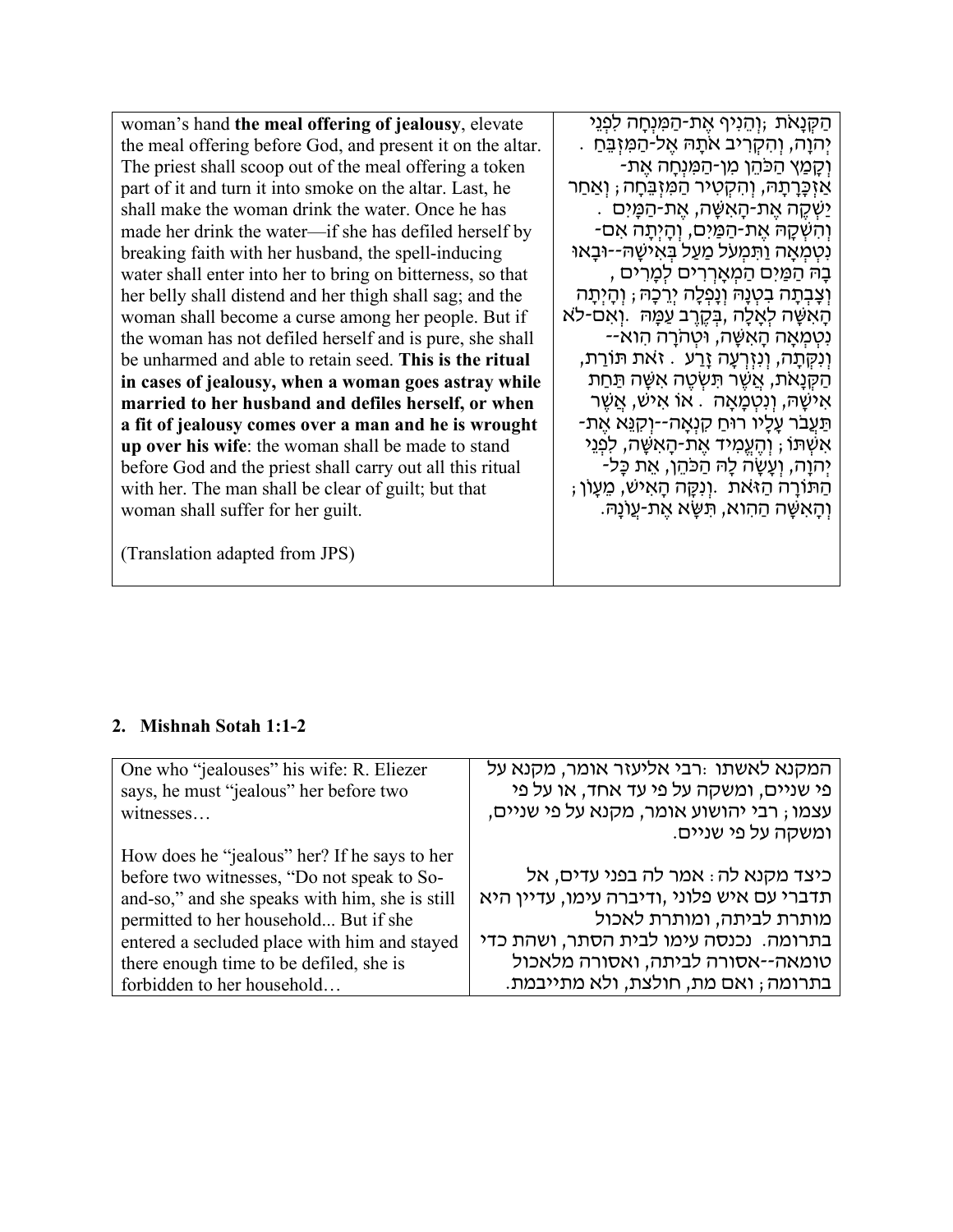### **3. Sirach 9:1**

| Do not be jealous for the wife of your bosom, lest | אַל תְּקַנֵּא אֶת אֵשֶׁת חֵיקֶדּ, פֶּן תִּלְמַד |
|----------------------------------------------------|-------------------------------------------------|
| you teach her to do evil against you.              | ּן עָלֶיךָ רָעָה.                               |

#### **4. Sifrei Bemidbar Naso Pisqa 5**

| "A meal offering of jealousy": Two 'jealousies'                | מנחה קנאות : שתי קנאות כשם   |
|----------------------------------------------------------------|------------------------------|
| <i>(kena'ot)</i> . Just as she causes the husband jealousy, so | שקנאה לבעל כך קנאה לבועל כשם |
| too she causes the lover jealousy; just as she causes          | שקנאה למטה כך קנאה למעלה     |
| jealousy on earth, so too she causes jealousy in heaven.       |                              |

### **5. Yerushalmi Sotah 1:1**

| It is written, 'If the spirit of jealousy comes over one  | כתי ועבר עליו רוח קנאה וקנא את |
|-----------------------------------------------------------|--------------------------------|
| and he is jealous of his wife.' That he should not        | אשתו וגו׳, שלא יקנא לה לא מתוך |
| 'jealous' her neither in laughter nor in conversation nor | שחוק ולא מתוך שיחה ולא מתוך    |
| in light-headedness nor in idleness, but in a matter/word | קלות ראש ולא מתוך מתון, אלא    |
| of licentiousness/fear.                                   | מתוך דבר של א(ז)ימה .          |
|                                                           |                                |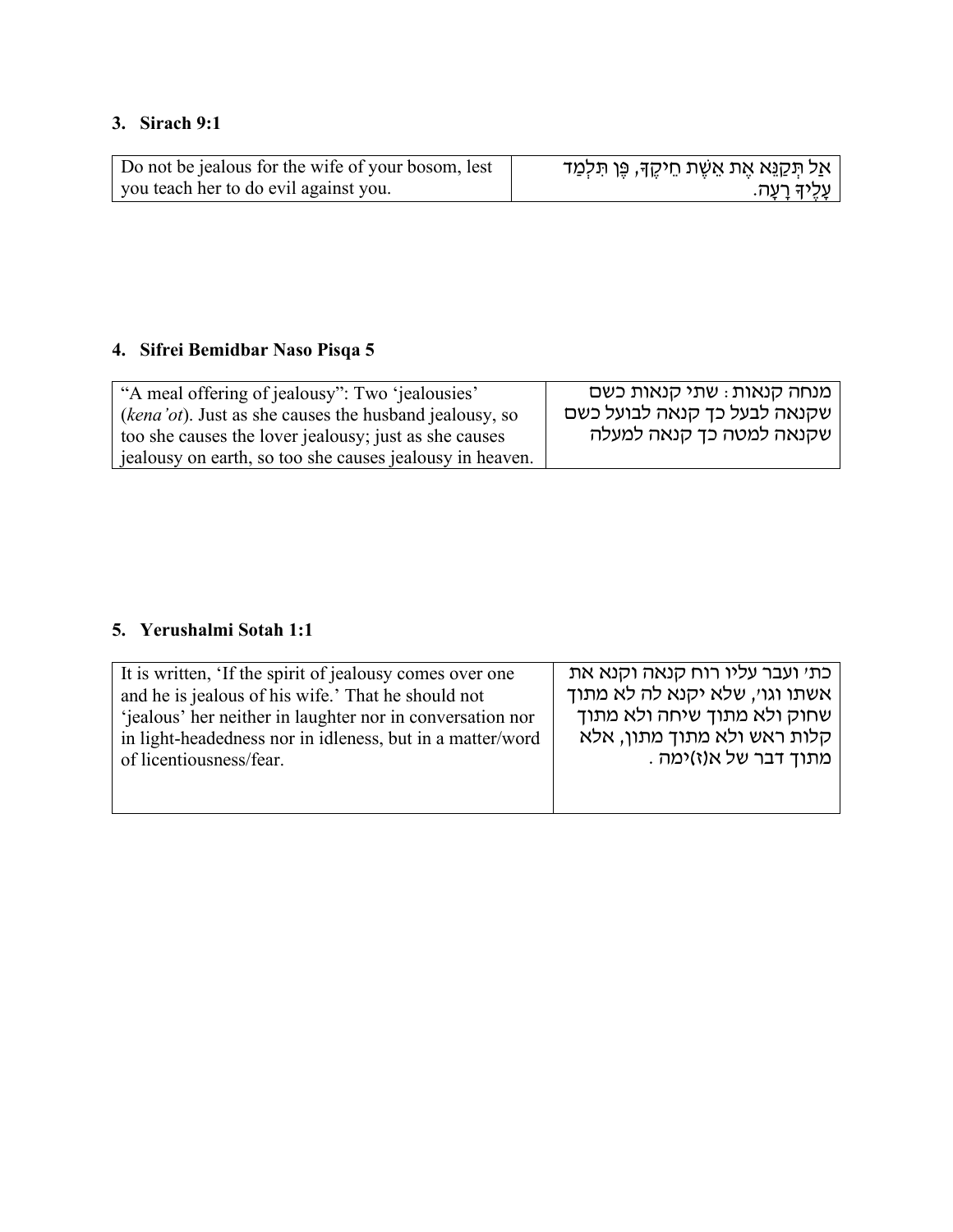## **6. Babylonian Talmud Sotah 2a-3a**

| "One who 'jealouses' his wife" (Mishnah): After the                                                                                                                                                                                                                                                                                                                                                                                                                                                                                                                                        | המקנא :דיעבד,אין ,לכתחילה                                                                                                                                                                                                                                                                                                                                  |
|--------------------------------------------------------------------------------------------------------------------------------------------------------------------------------------------------------------------------------------------------------------------------------------------------------------------------------------------------------------------------------------------------------------------------------------------------------------------------------------------------------------------------------------------------------------------------------------------|------------------------------------------------------------------------------------------------------------------------------------------------------------------------------------------------------------------------------------------------------------------------------------------------------------------------------------------------------------|
| fact, yes, but <i>ab initio</i> (ideally), no. According to the                                                                                                                                                                                                                                                                                                                                                                                                                                                                                                                            | לא .קסבר תנא דידן אסור                                                                                                                                                                                                                                                                                                                                     |
| author of our Mishnah, it is forbidden to 'jealous'                                                                                                                                                                                                                                                                                                                                                                                                                                                                                                                                        | לקנאות                                                                                                                                                                                                                                                                                                                                                     |
| Resh Laqish said: What is the language of kinnui? A<br>matter that produces kin'ah between her and others.<br>Therefore he holds that <i>kinnui</i> can be performed by the<br>husband alone, and no one else knows that he has done<br>this, and they say: "What happened that she is ignoring<br>us?" And they will come to have kin'ah regarding her.<br>Rav Yeimar b. R. Shelamya in the name of Abbaye<br>said: A matter that produces kin'ah between him and<br>her. Therefore he holds that <i>kinnui</i> must be performed<br>before two witnesses, and everyone knows that he has | אמר ריש לקיש : מה לשון קינוי?<br>דבר המטיל קנאה בינה לבין<br>אחרים. אלמא קסבר קינוי על פי<br>עצמו, וכולי עלמא לא ידעי דקני<br>לה, ואמרי: "מאי דקמא דקא<br>בדלה?" ואתו למיעבד קנאה בהדה.<br>ורב יימר בר ר׳ שלמיא משמיה<br>דאביי אמר: דבר המטיל קנאה בינו<br>לבינה. אלמא קסבר קינוי על פי<br>שנים עדים וכולי עלמא ידעי דקני<br>לה ואיהו הוא דאתי למיעבד קנאה |
| done this, and he himself will come to have kin'ah                                                                                                                                                                                                                                                                                                                                                                                                                                                                                                                                         |                                                                                                                                                                                                                                                                                                                                                            |
| regarding her. Therefore he holds that it is forbidden to                                                                                                                                                                                                                                                                                                                                                                                                                                                                                                                                  | בהדה. אלמא קסברי דאסור                                                                                                                                                                                                                                                                                                                                     |
| perform kinnui.                                                                                                                                                                                                                                                                                                                                                                                                                                                                                                                                                                            | לקנאות.                                                                                                                                                                                                                                                                                                                                                    |
|                                                                                                                                                                                                                                                                                                                                                                                                                                                                                                                                                                                            |                                                                                                                                                                                                                                                                                                                                                            |